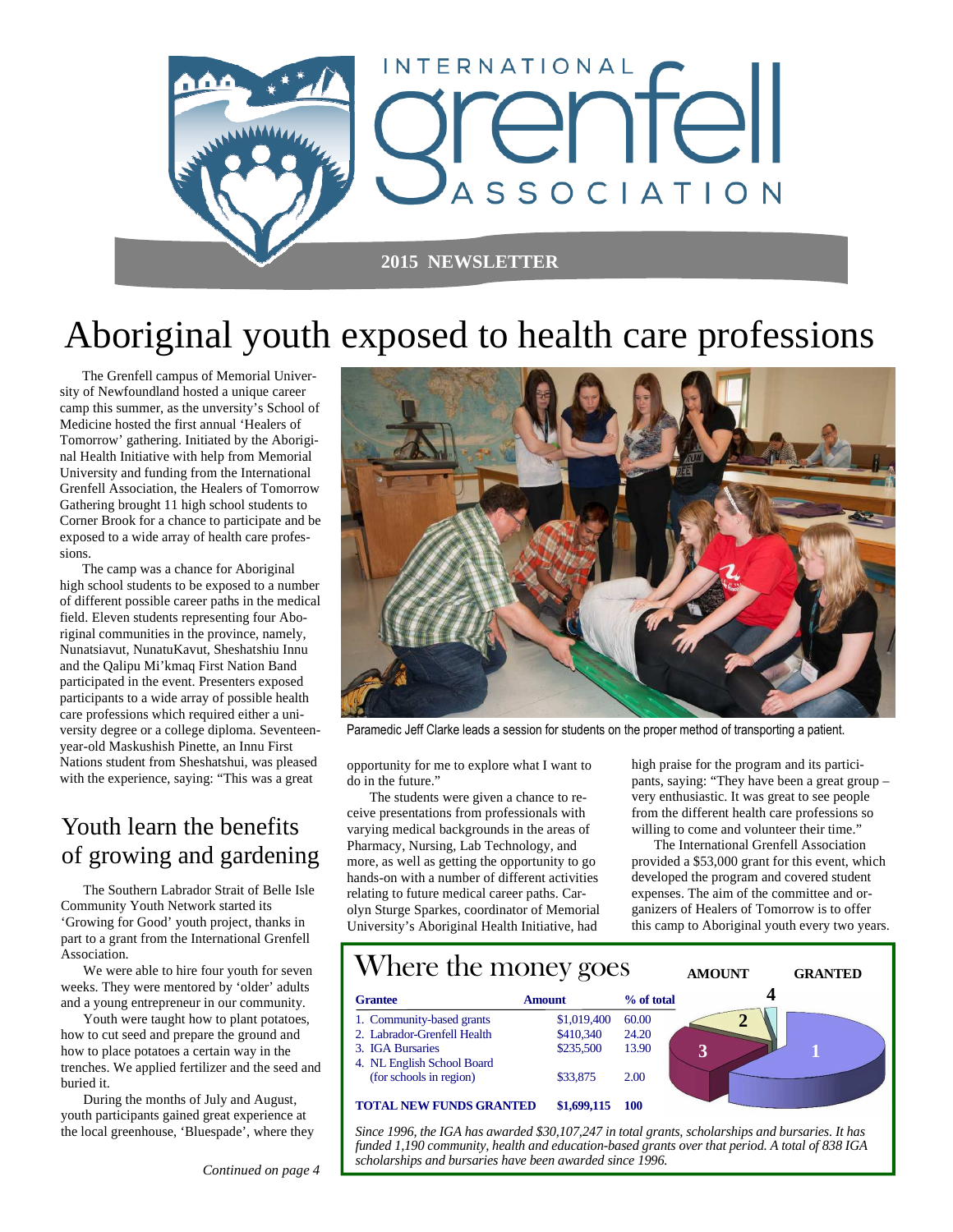# IGA grants slate of new bursaries for 2015-2016

 For the 2015-2016 academic year, the International Grenfell Association has committed a total of \$259,500 from its Bursary Program, to help students from the IGA service area that are entering or continuing with postsecondary studies.

 IGA will continue to support two IGA Scholarship students who will continue with their education, sponsored by IGA at \$6000 per year for a maximum of four years. Going forward the IGA will focus on the provision of Bursaries only, in an effort to match student financial need, while supporting the maximum number of students possible.

 For the academic year 2015-2016, the IGA awarded three \$6000 Bursaries, while seventyseven IGA Bursaries of \$3000 were awarded to a variety of high school and post-secondary students.

 IGA is extremely proud of its affiliation with the following students from around the Northern Peninsula and coastal Labrador:

#### **IGA Bursaries for the 2015-2016 academic year have been awarded to:**

### ■ Secondary

Brittany Barney of L'Anse au Loup, Paul Beals of L'Anse au Loup, Tamara Belben of L'Anse au Loup, Bryanna Brown of Happy Valley-Goose Bay, Brendan Burden of St. Lunaire-Griquet, Dylan Burden of St. Lunaire-Griquet, Daniel Cabot of L'Anse au Loup, Dillon Cabot of L'Anse au Loup, Cletus Caines of Bartlett's Harbour, Valerie Canning of Bide Arm, Geoffrey Chambers of Plum Point, Hillary Chubbs of L'Anse au Clair,

Jamie Coles of L'Anse au Loup, Stephen Critchley of Castor River North, Montgomery Dredge of Black Duck Cove, Aaron Elgar of St. Anthony, Tana Genge of Anchor Point, Jamie Green of St. Anthony, Patrick Hancock of L'Anse au Loup, Ashley Hedderson of St. Anthony, Andrew Hicks of St. Anthony, Felicia Hillier of St. Lunaire-Griquet, Shawnee Hillier of St. Lunaire-Griquet, Tiara Hillier of St. Anthony, Summer Hughes of Bartlett's Harbour, April James of L'Anse au Clair, Shania Jenkins of Englee, Caitlin Jones of Happy Valley-Goose Bay, Kali Jones of Forteau, Matthew Jordan of Forteau, Alex Kearney of Croque, Joshua Laing of Cook's Harbour, Valerie Layden of L'Anse au Loup, Jada Macey of Green Island Brook, Kiana Matchim of Savage Cove, Dallas Michelin Flowers of Happy Valley-Goose Bay, Tristen Morris of Charlottetown, Julien Nadeau of Red Bay, Ashlyn Normore of L'Anse au Loup, Scott O'Rielly of St. Anthony, Amber Pye of Charlottetown, Caitlin Pye of Lodge Bay, Hilary Roberts of Mary's Harbour, Emma Rumbolt of St. Anthony, Elizabeth Saunders of St. Lunaire-Griquet, Mateo Short of Black Duck Cove, Chelsea Simon of Roddickton, Shania Sinnicks of Plum Point, Noah Taite of Happy Valley-Goose Bay, Wanda-Lee Turnbull of Charlottetown, Cheyenne Whiteway of St. Anthony, Stewart Williams of Forrester's Point, and Jesse Woodward of Cook's Harbour.

#### ■ Post-Secondary

Chanelle Applin of Pigeon Cove, Jordan Bartlett of St. Lunaire-Griquet, Kayla Beals of Pinware,

Kylie Beals of L'Anse au Loup, Hannah Connors of Happy Valley-Goose Bay, Keisha Cullihall of Green Island Cove, Clarissa Curtis of St. Lunaire-Griquet, Kendall Dumaresque of L'Anse au Clair, Reginald Dumaresque of L'Anse au Clair, Adam Flynn of Forteau, Alexander Flynn of Forteau, Chanelle Hancock of Roddickton, Clara Humby of Roddickton, Toni Kearney of Conche, Alyx Lawless of Flowers Cove, Hayley Letto of L'Anse au Clair, Bradley Mahar of Bird Cove, Shannon Moores of Flowers Cove, Jordan O'Brien of L'Anse au Loup, William Pafford of Black Duck Cove, Megan Poole of St. Lewis, Lucas Pye of Red Bay, Isabella Robbins of Forteau, Ashley Saulter of Forteau, Dana Saunders of Cook's Harbour, and Lindsey Woodford of St. Anthony.

 Students in high school interested in being considered for an IGA Bursary must submit their applications to their respective high school principals, who will forward applications on to their respective board offices by February  $15<sup>th</sup>$  (for submission to the IGA). For students already enrolled in a postsecondary program, the firm deadline is April 1st, with applications being sent directly to IGA.

 IGA considers all applications forwarded to it prior to or on the deadline. Students must recognize that IGA Bursaries are not given based on academics. Financial need is the major consideration.

 The next meeting of the IGA Bursary Committee will be held in conjunction with an IGA Board of Directors' meeting in May of 2016.

## IGA supports active living at White Hills Academy

 In December of 2013 White Hills Academy (WHA) in St. Anthony, opened its doors for the first time. The building has many amenities and is considered to be one of the most modern schools in the province. With the help of the International Grenfell Association, the school's population can state that it has a fantastic fitness room.

 With the support from a \$10,000 grant from the IGA, White Hills Academy has been able to purchase treadmills, ellipticals, rowers, recumbent bikes, bowflex, and a variety of weight sets to diversify the fitness equipment available to the students.

 During the 2014-15 school year the fitness room was set-up and a plan started for maximizing the area. To date a number of physical education classes have utilized

the fitness room. The students who have had the opportunity to use the facility really enjoy it and are benefiting from increased physical activity.

 With the variety of equipment available, the physical education

program has been able to diversify and we have been able to accommodate students with varying needs and interests.

 We are currently working on an orientation program for our students to provide them with an understanding of how to use the equipment and what each piece of equipment can be used for. Hopefully, this program will motivate



Students at White Hills Academy take advantage of a fully-equipped fitness room.

students to take advantage of this wonderful opportunity to become more active.

 The staff and students of WHA would like to thank IGA for supporting this initiative at our school and giving us the opportunity to promote active living.

> *Submitted by Mervin Parsons, Principal, White Hills Academy, St. Anthony*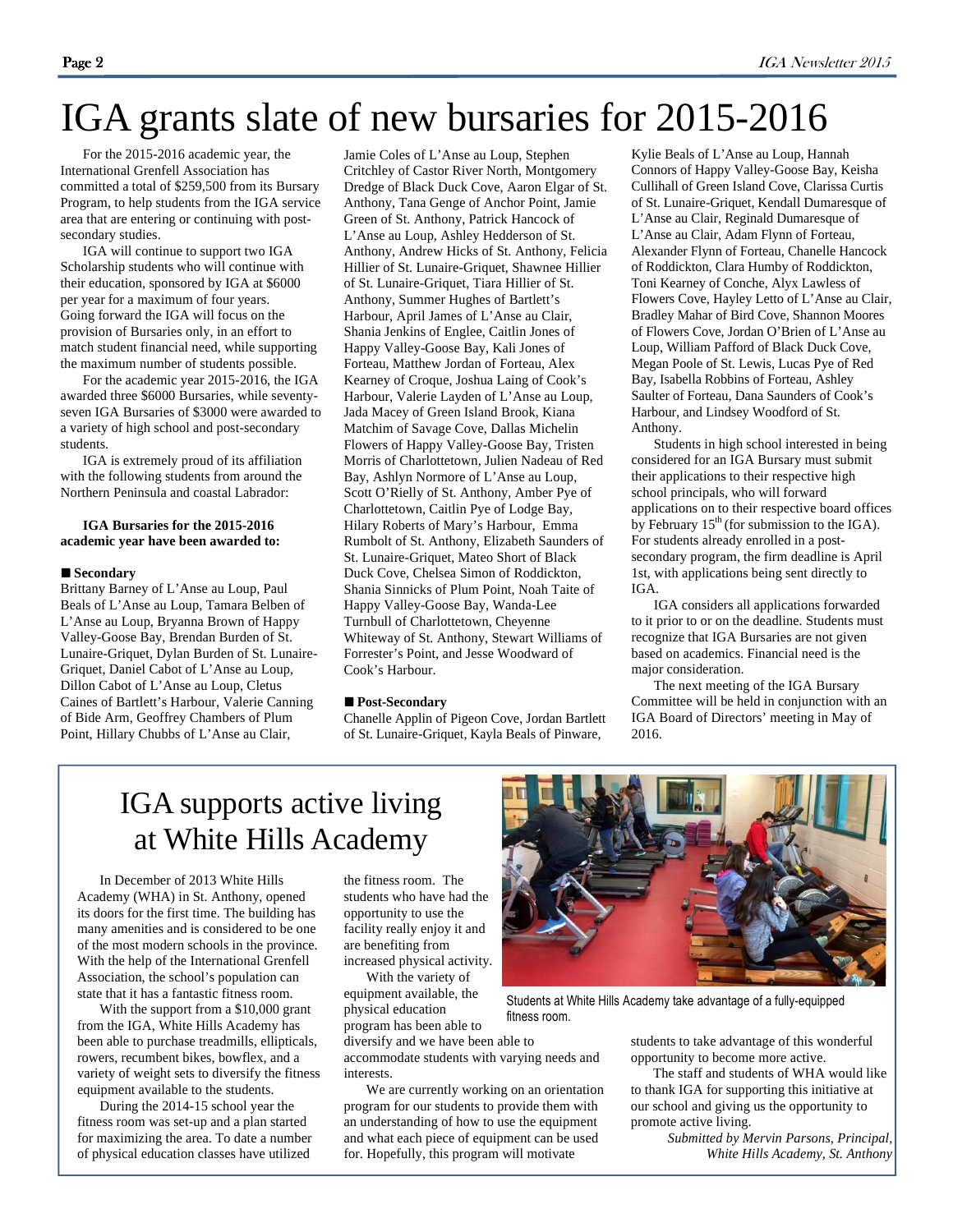## Strong support for the Labrador Creative Arts Festival

The 39<sup>th</sup> annual Labrador Creative Arts Festival, held in November 2014, was a tremendous success, thanks to the hundreds of students, 18 visiting artists, a dedicated volunteer committee, and fabulous coordinator who made it all come together. And thanks as well to our many funders, including the International Grenfell Association, which has helped to sponsor the festival for many years.

 The theme of this year's gathering was 'Communication', and students from Nain to Black Tickle and all points in between sent their drama groups to perform original plays on the theme. These stories ranged from a sad farewell to a child with a life-threatening illness to a portrayal of a world where students can no longer talk but only text, to a busy city street where people communicate and miscommunicate.

 The 18 visiting artists brought their many ways of communicating as well. Two dance troupes of very different styles engaged students in a group performance, a contortionist taught kids some amazing moves and wellknown performers Fergus O'Byrne and Jim Payne delighted crowds of all ages! Added to this were writers, singers, visual artists and puppeteers, combining to make schools extra-busy and creative for a week, including weekend workshops open to the public. The musicians joined local performers to provide a show at the cross-country ski chalet to raise money for the local women's shelter.

 For 39 years the festival has worked to show students that growing up in Labrador



does not limit their opportunities to participate in the arts or to dream of a future that includes making a living in the arts. Indeed, the  $40<sup>th</sup>$ festival in 2015 will be the 'Coming Home' festival, where every visiting artist will be a former student who performed in the Labrador Creative Arts Festival and now works in the arts. They are coming from all over to show that the idea of possibility which keeps the festival alive is as strong as ever.

 The committee is pleased with this opportunity to say a heartfelt thanks to IGA for many years of strong support for the Labrador Creative Arts Festival.

*Submitted by Martha MacDonald* 

Visiting artists and festival personnel gather for a group shot: Front (l-r) Samantha Halas (contortionist), Jennifer Morgan (graphic artist/writer), Rachael Borlase (journalist), Sara Coffin (dancer), Paula Wing (theatre/actor), Tim Borlase (founder). Second row, Alex Hickey (singer/songwriter), Meghan Marentette (writer/costumer), Andy Sheppard (musician), Elizabeth Jancewicz (visual artist), Fergus O'Byrne (musician), Lindsay Wilson (food writer/ photographer), Alicia Potter (animateur). Back, Andrea Tucker (dancer), Jim Payne (musician), Tara Manuel (puppeteer), Calla LaChance (dancer), Susanne Chiu (dancer), Tammy Macleod (dancer), and Fiona Andersen (coordinator).

### CHAIRMAN'S MESSAGE



## Adapting to survive

 We all live in a constantly changing environment. That is an inevitable fact of life. The way change affects people can vary enormously, from dramatic to barely noticeable or none at all. For some it may be uncomfortable and for others it may be a salvation. What remains a constant is that we have to adapt to survive.

 To be relevant in today's world, the International Grenfell Association (IGA) also has to accept these influences and consider carefully how we adjust our strategic objectives within a broad mandate of financial support to education, community wellness and health. It is a continuous process.

 The IGA knows it must keep in touch with all these changes. That is why, on a recent visit to St. Anthony, it arranged to receive briefing sessions from leaders in education, municipal affairs and health. A lot was learned about the local challenges, the tasks being implemented to meet them and the successes that have been achieved so far.

 Within education, local area school boards have been joined into a single provincial structure. Some schools in the region have been amalgamated to compensate for falling student enrolments while others face uncertain futures.

 Communities are changing too – in size, in population profile and in economic circumstance – threatening the long-term survival of some, while promising prosperity for others.

 Modern advances and new ways of working are changing the face of healthcare services. The introduction of improved methods to replace outmoded practices is achieving much better outcomes for patients and generally improving health.

 Each of these high-level examples show why it is important to be aware of what is happening on the coast. It means that we, the International Grenfell Association, can anticipate likely calls for financial help and be better prepared to respond.

 This edition of our newsletter shows what that response has meant for some people and organizations in our region. We showcase their success to demonstrate how IGA grants remain relevant in today's ever-changing world.

> Dr. Norman Pinder. Chairman International Grenfell Association